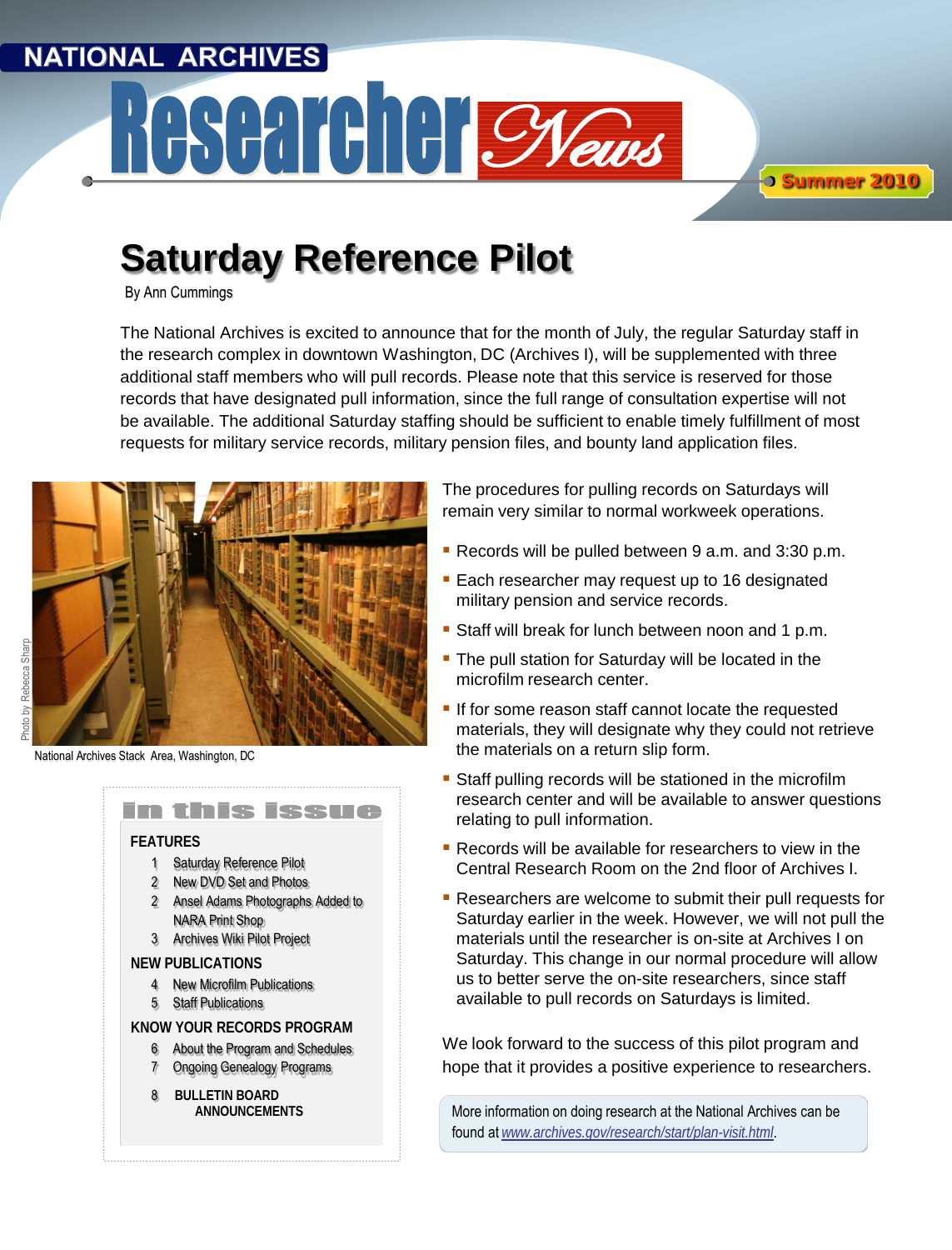# **Spies and Gangsters Feature in New DVD Set**

By Nancy Mottershaw



*FBI/CIA Films: Declassified* DVD coming in Fall 2010

*FBI/CIA Films: Declassified*, a 24-DVD set scheduled for release in time for the 2010 holiday buying season, is now in development with National Archives partner Topics Entertainment. Themes include "Espionage," "Spycraft," "Special Ops," "Counter-Intelligence," "Spies," and "Hostage Situations." A Blu-ray 4-DVD set featuring selected films from *A Century of War* is also due for release during the same period.

National Archives DVD collections are available at Costco, Sam's Club, and other major retailers nationwide; the National Archives eStore at *[http:// estore.archives.gov/](http://estore.archives.gov/)*; and in the Archives Shop in the National Archives Building.

# **Ansel Adams Photographs Added to NARA Print Shop**

By Nancy Mottershaw

An additional 127 Ansel Adams images and accompanying descriptions were uploaded to the online Print Shop in March. This means that only 18 photographs remain to complete the collection. 66 new lighthouse images are expected to be added in the coming weeks.

Visit the Shop at *<http://gallery.pictopia.com/archives/>*, where you'll find archival-quality prints, custom framed and unframed, and other gift items such as T-shirts, greeting cards, and mugs featuring the image of your choice.



Looking downriver toward Boulder Dam, Colorado, 1941 an image by Ansel Adams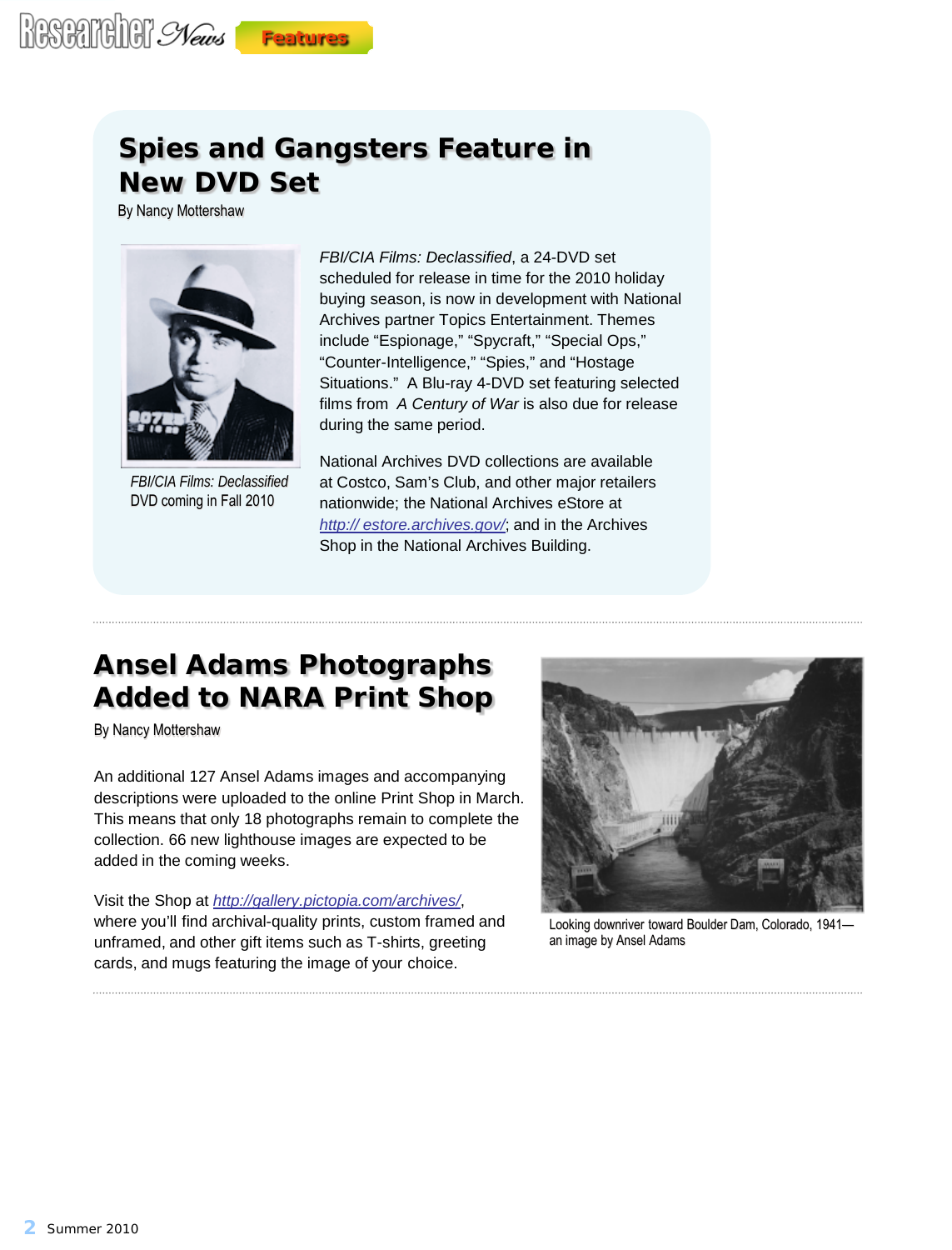# **Archives Wiki Pilot Project**

By Meredith Doviak

The National Archives and Records Administration (NARA) will be launching a public wiki pilot project in Summer 2010 to create an online, collaborative space for both researchers and staff to share knowledge about NARA records, resources, and research. This wiki pilot project is an opportunity for researchers, historians, archivists, and citizen archivists to work together to create web pages on specific records or themes as well as to share information and resources with other researchers.

There are numerous ways for users to participate in the wiki. Users can create new web pages and edit existing web pages about historical subjects and records, share resources and advice for conducting research at various NARA facilities, as well as publish transcriptions and personal annotations of documents. We hope to use this space to expand upon existing catalog descriptions, create a useful resource for researchers to store information, and connect with other users with similar

research interests. As a pilot project, we hope to see this wiki evolve and grow with unique and creative contributions from various users.

In May 2010, the National Archives held two planning meetings for those interested in contributing to the project. These meetings were used as brainstorming sessions to discuss ideas for content, topical web pages, and the types of information users would like to include in the wiki. As a result of these meetings, we created three draft template web pages that can be used as "stub and seed" web pages in the wiki: one for record groups, one for NARA offices, and one for how to get started on a research topic. We also started a planning wiki to help develop the pilot project. Minutes from these meetings as well as the template web pages are posted on the planning wiki.

If you have ideas and would like to contribute to the wiki, we can set up a user account for you. Please contact Rebecca Warlow via e-mail at *[socialmedia@nara. gov.](mailto:socialmedia@nara.gov)*

- Access more information, template web pages, and editing instructions on our planning wiki at *<http://researchers.wikis.archives.gov/>*
- Information about the National Archives wiki can also be found on our blog, NARAtions, at *<http://blogs.archives.gov/online-public-access/?tag=wiki>*
- Connect with the National Archives research Facebook page at *[www.facebook.com/researchatusnationalarchives](http://www.facebook.com/researchatusnationalarchives)*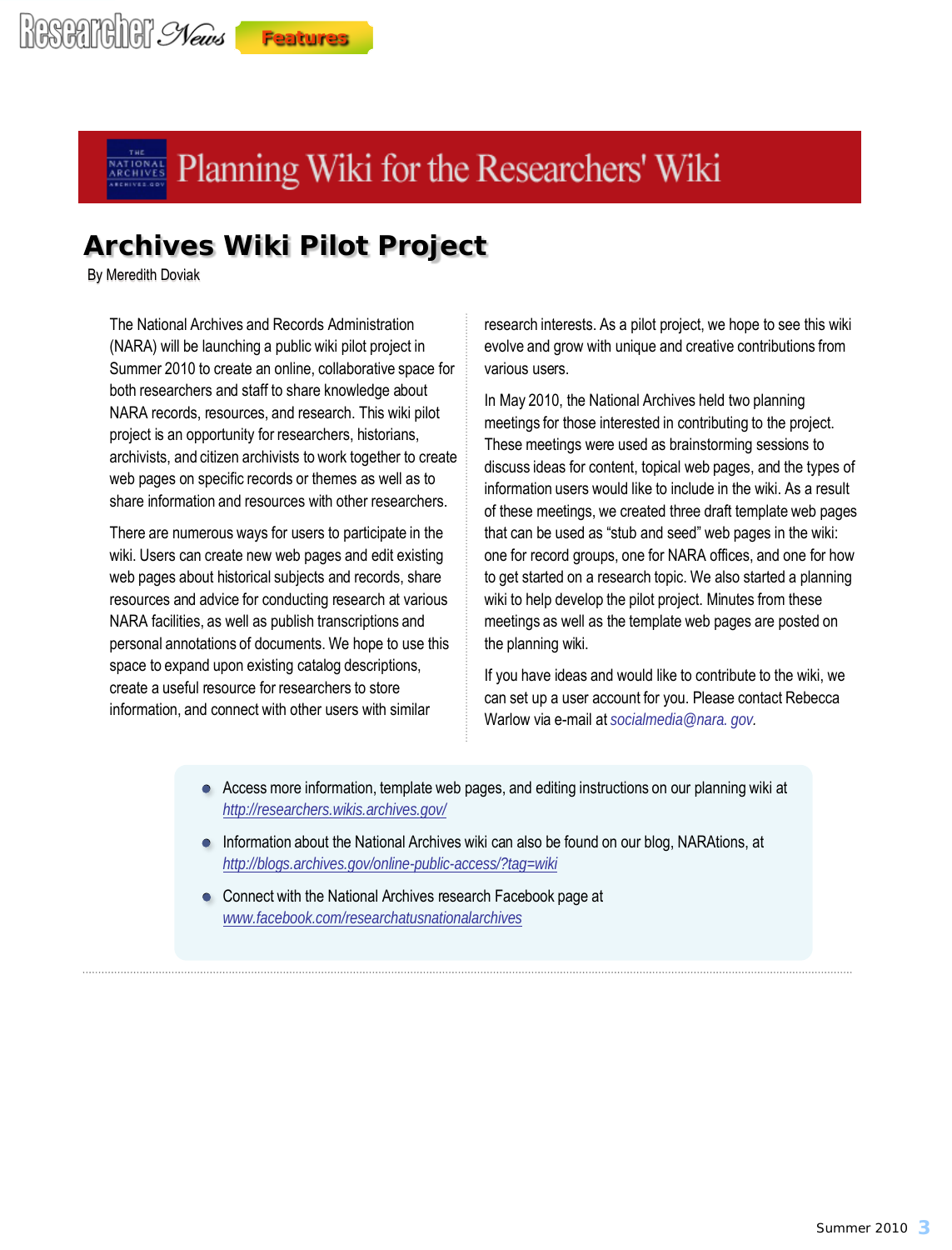

## **New Microfilm Publications**

by Nancy Mottershaw and Rebecca Collier

The National Archives continues to process accessioned microfilm that provides information about arrivals into the United States and to make available new microfilm publications. Staff recently completed the following National Archives microfilm publications:

These are listed by microfilm publication number.

- **A3476,** *Manifests of Alien Arrivals at Blaine, Washington, July 1905–June 1924* **[RG 85, 9 rolls]**
- **A3485,** *Soundex Index to Supplemental Manifests of Alien Passengers and Crew Members Who Arrived on Vessels at New York, New York, 1887–1921, Who Were Inspected for Admission, 1915–1921* **[RG 85, 1 roll]**
- **A3560,** *Manifests of Alien Arrivals at Ambrose, Antler, Carbury, Fortuna, Noonan, Northgate, Portal, Sherwood, and Westhope, North Dakota, January 1921–December 1952* **[RG 85, 1 roll]**
- **A3812,** *Crew Lists of Vessels Arriving at South Haven, Michigan, May 1957–October 1959* **[RG 85, 1 roll]**
- **A4025,** *Manifests of Alien Arrivals by Airplane at Houston, Texas, December 1946–April 1954*  **[RG 85, 1 roll]**
- **A4188,** *Certificates of Identity Issued to U.S. Citizens Pre-examined at Winnipeg, Manitoba, Who Entered the United States at Noyes, Minnesota, and Pembina, North Dakota, January 1929–July 1954* **[RG 85, 3 rolls]**
- **M1922,** *Records of the External Assets Investigation Section of the Property Division, OMGUS, 1945–1949*  **\* [RG 260, 88 rolls]**
- **M1925,** *Records Regarding Intelligence and Financial Investigations of the Financial Intelligence Group, OMGUS, 1945–1949* **[RG 260, 9 rolls] \***
- **M1934,** *OSS Washington Secret Intelligence/Special Funds Records, 1942–1946* **[RG 226, 24 rolls] \***
- **M1946,** *Records Concerning the Central Collecting Points* **("Ardelia Hall Collection")***: Munich Central Collecting Point, 1945–1951* **[RG 260, 334 rolls]**
- **M2084,** *Indexes to Naturalization Records for the U.S. District Court, 1906–1991, and the U.S. Circuit Court, 1906–1911, Rhode Island* **[RG 21, 23 rolls]**
- **M2126,** *World War II Draft Cards (Fourth Registration) for the State of Wisconsin* **[RG 147, 118 rolls]**
- **M2132,** *General Claims Against Russia, 1807–1881*  **[RG 76, 1 roll]**
- **M2133,** *Correspondence of the Superintendent of Vicksburg National Cemetery, 1879–1880* **[RG 79, 1 roll]**
- **M2134,** *Logbooks of the U.S.S. Cumberland, October 1843–September 1859* **[RG 24, 4 rolls]**
- **\*** Descriptive pamphlet available

Through Order Online! you can request reproductions of certain types of records and pay for your order with most major credit cards. Visit *[www.archives.gov/order/](http://www.archives.gov/order/)*.

For a listing of microfilm publications from 2000 to the present, visit *[www.archives.gov/genealogy/microfilm/2010.html](http://www.archives.gov/genealogy/microfilm/2010.html)*.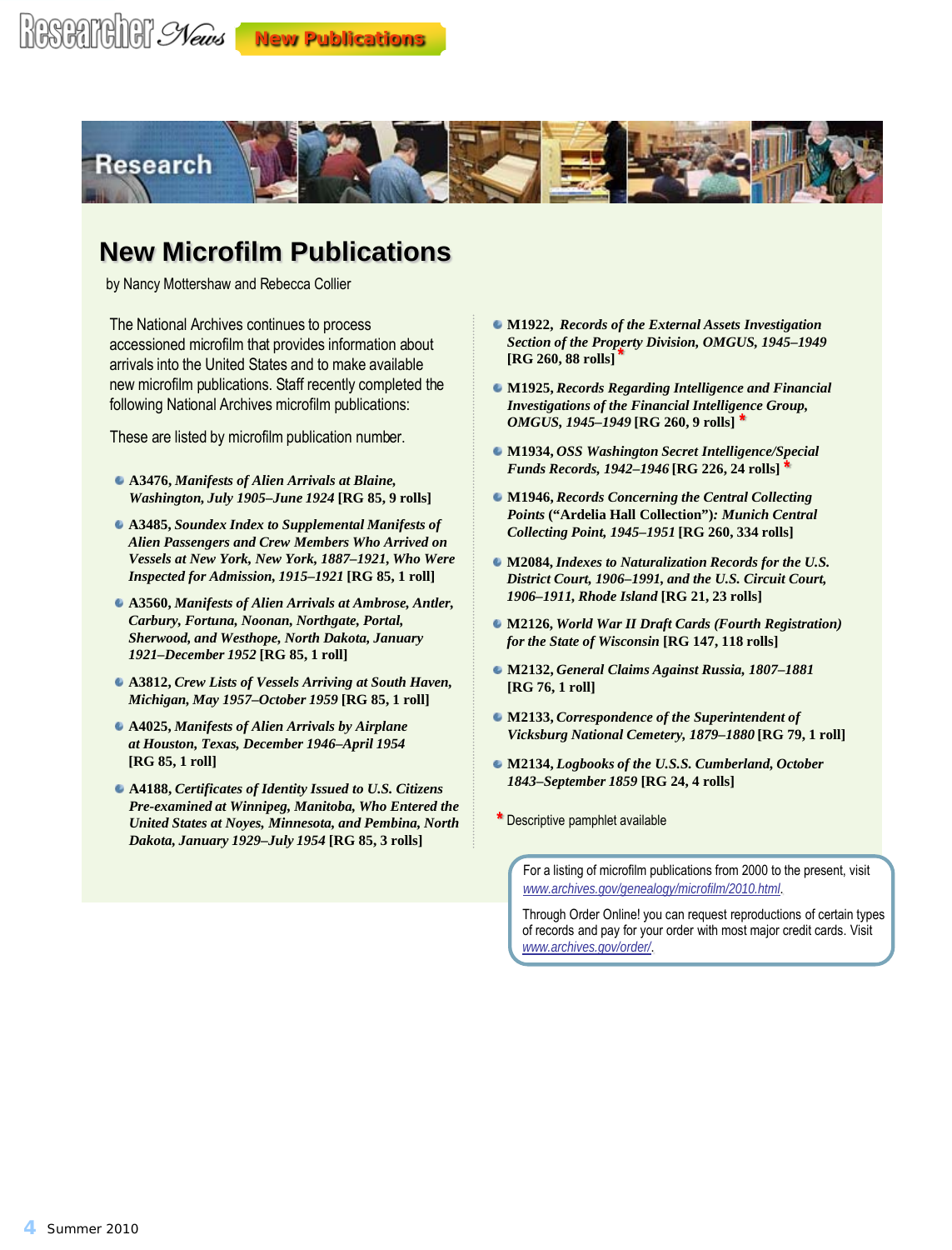# **New Publications**



### **New Publications by Staff**

Periodically, staff publishes articles in order to expand research community awareness of the National Archives' holdings. By targeting state and local historical and genealogical societies with articles about the agency's holdings, we hope to reach people who otherwise would not think of the National Archives as a resource for their research. During the past few months, the staff has published the following:

#### **John Deeben (published):**

- **Military Life on the Southwestern Frontier: Records of** U.S. Army Posts in New Mexico, 1846–1911," *New Mexico Genealogist* 49:1 (March 2010): 21–28.
- **American Lutherans in the 1920s: Statistics from the** Census of Religious Bodies," *Lutheran Historical Society of the Mid-Atlantic Newsletter* 21:1 (Spring 2010): 5–9.
- **E** "Crossing the Gulf and the Rio Grande: Federal Records" Relating to Immigration into Texas, 1846–1965," *Stirpes: Texas State Genealogical Society Quarterly* 50:1 (March 2010): 35–42.
- **E** "Restoring the Brotherhood of Union: Confederate Pardon and Amnesty Records, 1865–1877: Part II," *The Virginia Genealogical Society Newsletter* 36:2 (April 2010): 1–6.

#### **Rebecca Sharp and Nancy Wing (published):**

 $\blacksquare$  "He laid upon the ground apparently dead. . .': Documenting Civil War Medicine," *The Watermark: The Quarterly Publication of the Archivists and Librarians in the History of the Health Sciences*, Vol. 33, No. 2 (Spring 2010): 10–14.

This article is available online at *http://unitproj.li[brary.ucla.edu/biomed/his/alhhs/](http://unitproj.library.ucla.edu/biomed/his/alhhs/)*  (click on "*The Watermark"* link).



Nancy Wing Rebecca Sharp



John Deeben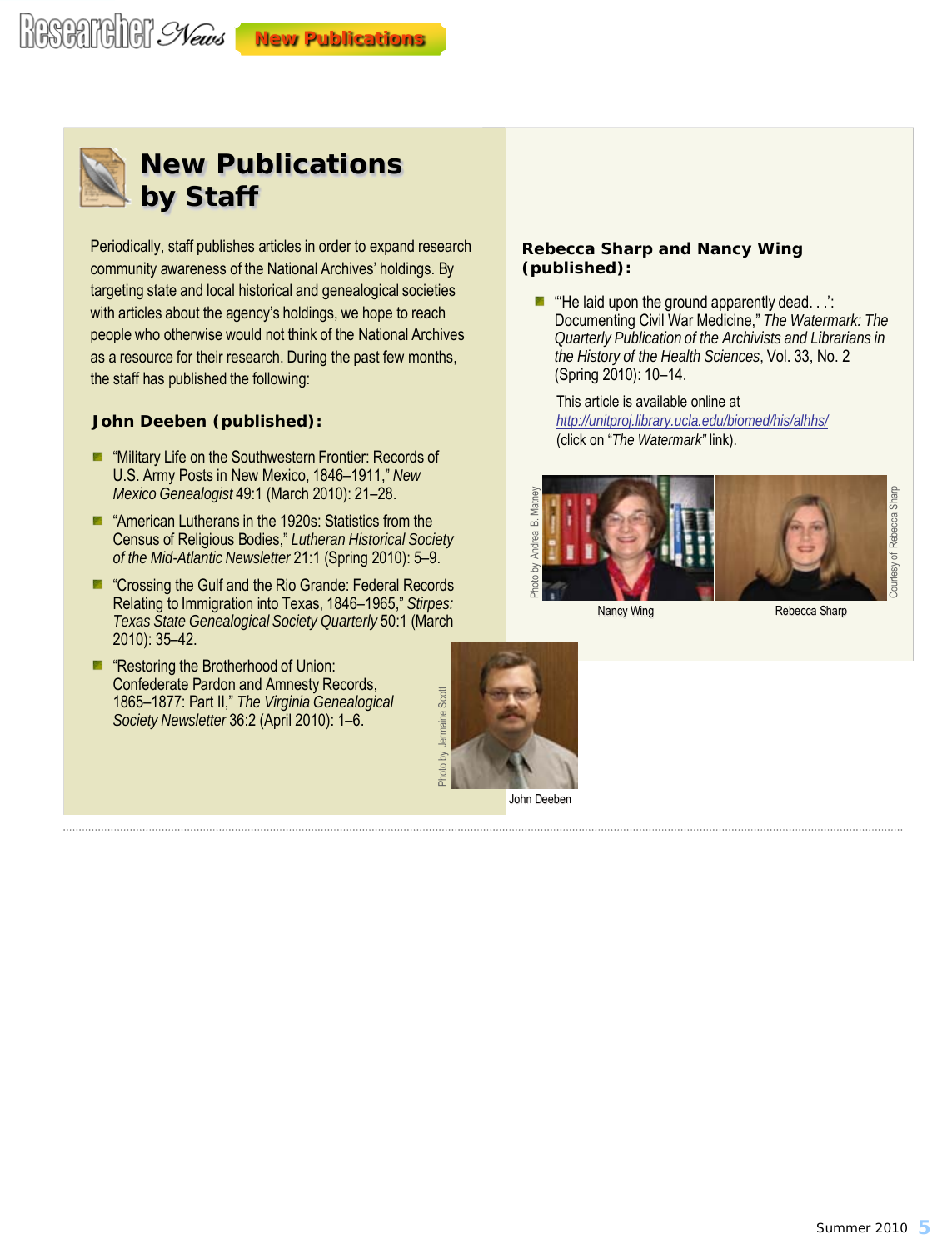

#### **About The Program**

The National Archives Customer Services Division presents the Know Your Records Program. These are free events about our holdings in Washington, DC, and College Park, MD. The Know Your Records Program offers opportunities for staff, volunteers, and researchers to learn about the National Archives' records through lectures, ongoing genealogy programs, book discussions, workshops, symposia, the annual [genealogy fair, a](http://www.archives.gov/dc-metro/know-your-records/genealogy-fair/)n online [genealogy tutorial, a](http://www.archives.gov/genealogy/tutorial/beginning-research-2008.ppt)nd editions of *[Researcher News](http://www.archives.gov/dc-metro/newsletter/)*.

#### **ONGOING EVENTS**

- **Lectures** describe National Archives records, explain how and where to locate them, and demonstrate how to use the records for research. Each one-hour lecture happens twice within the same week: Tuesdays in Washington, DC, and Thursdays in College Park, MD. Most lectures are taped and available for viewing by contacting us (contact information below).
- **Genealogy** programs include monthly workshops and lectures from our highly experienced staff. We provide lectures on basic genealogical research and techniques and one-on-one assistance. Programs take place each month on the first and third Wednesdays and third Saturdays at the National Archives Building.

#### **Program Locations**

**Events are held at the National Archives Building (Archives I), 700 Pennsylvania Avenue, NW, Washington, DC 20408, and the National Archives at College Park (Archives II), 8601 Adelphi Road, College Park, MD 20740.**

#### **SPECIAL EVENTS Held in Washington, DC**

- **The Annual Genealogy Fair takes place** every April at the National Archives Building in Washington, DC. The fair is a free, multiday open house, with guidance on a wide variety of genealogical research topics.
- **Symposia and Workshops** are one- or two-day programs on specific genealogy research topics. Past topics have included Hispanic and African American genealogy information and guidance for seasoned professionals and novices alike.

We publicize our offerings in NARA's *Calendar of Events* at *[www.archives.gov/calendar](http://www.archives.gov/calendar/)/* and on our home page at *w[ww.archives.gov/dc-metro/know-your-records/](http://www.archives.gov/dc-metro/know-your-records/)*

#### **Contact Know Your Records Staff**

*[KYR@nara.gov](mailto:KYR@nara.gov)* **202.357.5333 National Archives and Records Administration Customer Services Division 700 Pennsylvania Avenue, NW Washington, DC 20408-0001**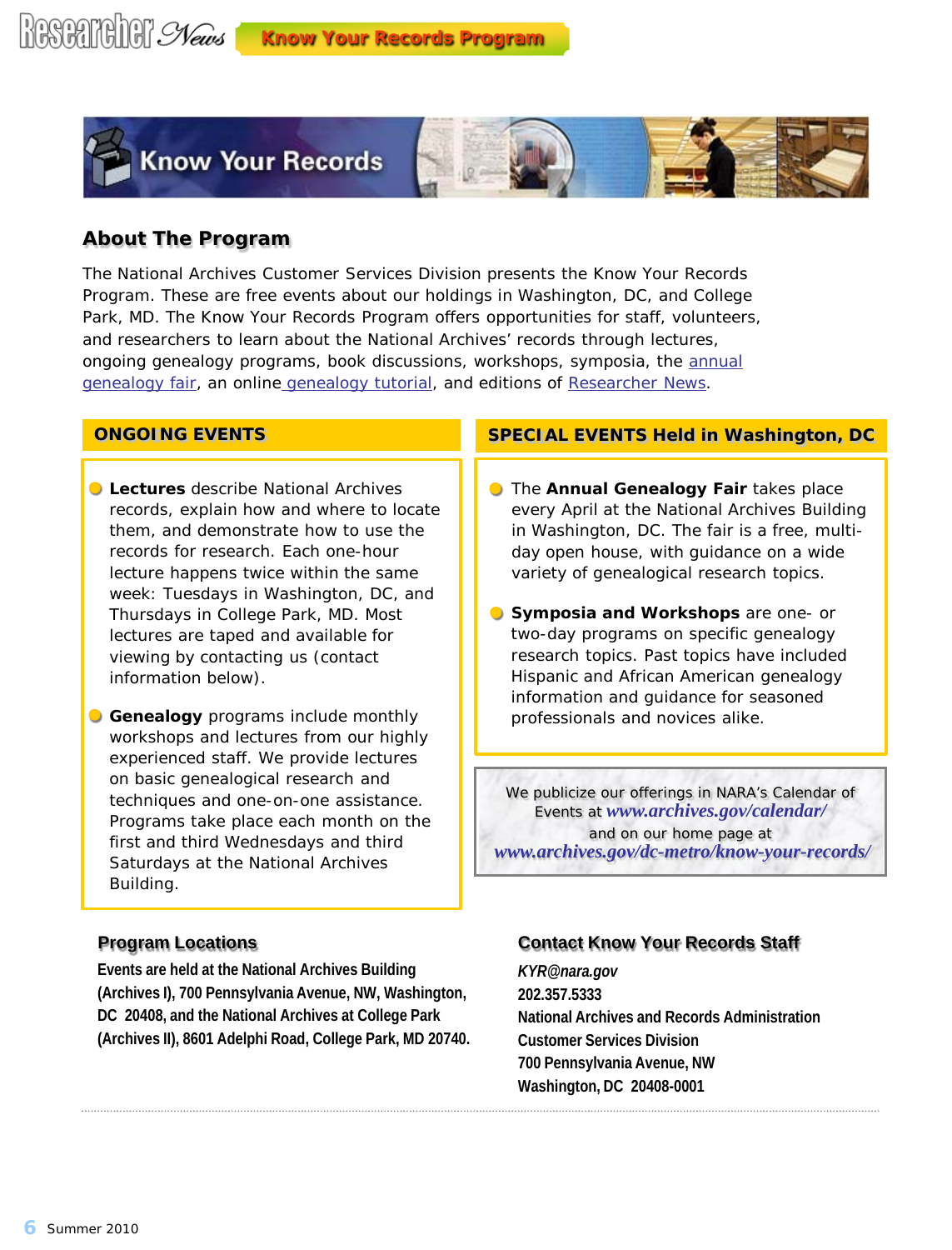#### **Genealogy Programs Room G-24, Research Center (Enter on Pennsylvania Avenue)**

**Genealogy programs** include monthly workshops and lectures from our staff archivists with extensive experience in genealogy. We provide lectures on basic genealogical research and techniques and one-on-one assistance. Programs take place each month on **the first and third Wednesdays and third Saturday** at the National Archives Building.

### ABBREVIATED SCHEDULE

| LECTURE > | Wednesday, July 7, at 11 a.m.    | <b>Introduction to Genealogy</b>                                                                   |
|-----------|----------------------------------|----------------------------------------------------------------------------------------------------|
| LECTURE   | Wednesday, July 21, at 11 a.m.   | Caribbean Immigrants: Using Federal Records to Locate<br>Ancestors from the West Indies, 1890-1930 |
| LECTURE   | Wednesday, August 4, at 11 a.m.  | <b>Introduction to Genealogy</b>                                                                   |
| LECTURE   | Wednesday, August 18, at 11 a.m. | Army Service in the Civil War: An Overview                                                         |

### EXPANDED SCHEDULE

**Wednesday, July 7, at 11 a.m. Introduction to Genealogy** 

Archives staff present a lecture on basic genealogical research in Federal records. This lecture is offered the first Wednesday of the month.

**Wednesday, July 21, at 11 a.m.** 

#### **Caribbean Immigrants: Using Federal Records to Locate Ancestors from the West Indies, 1890–1930**

Archives staff teach "beyond the basic" archival research skills for genealogists on the third Wednesday of the month. This month's topic of interest will be on Caribbean Immigrants: Using Federal Records to Locate Ancestors from the West Indies, 1890–1930.

لتشييخ

للسكسكسكسك

#### **Wednesday, August 4, at 11 a.m. Introduction to Genealogy**

Archives staff present a lecture on basic genealogical research in Federal records. This lecture is offered the first Wednesday of the month.

#### **Wednesday, August 18, at 11 a.m. Army Service in the Civil War: An Overview**

Archives staff teach "beyond the basic" archival research skills for genealogists on the third Wednesday of the month. This month's topic of interest will be an overview of army service in the Civil War.

*After a summer break, we will return to our regular weekly lectures and Saturday programs in September.*